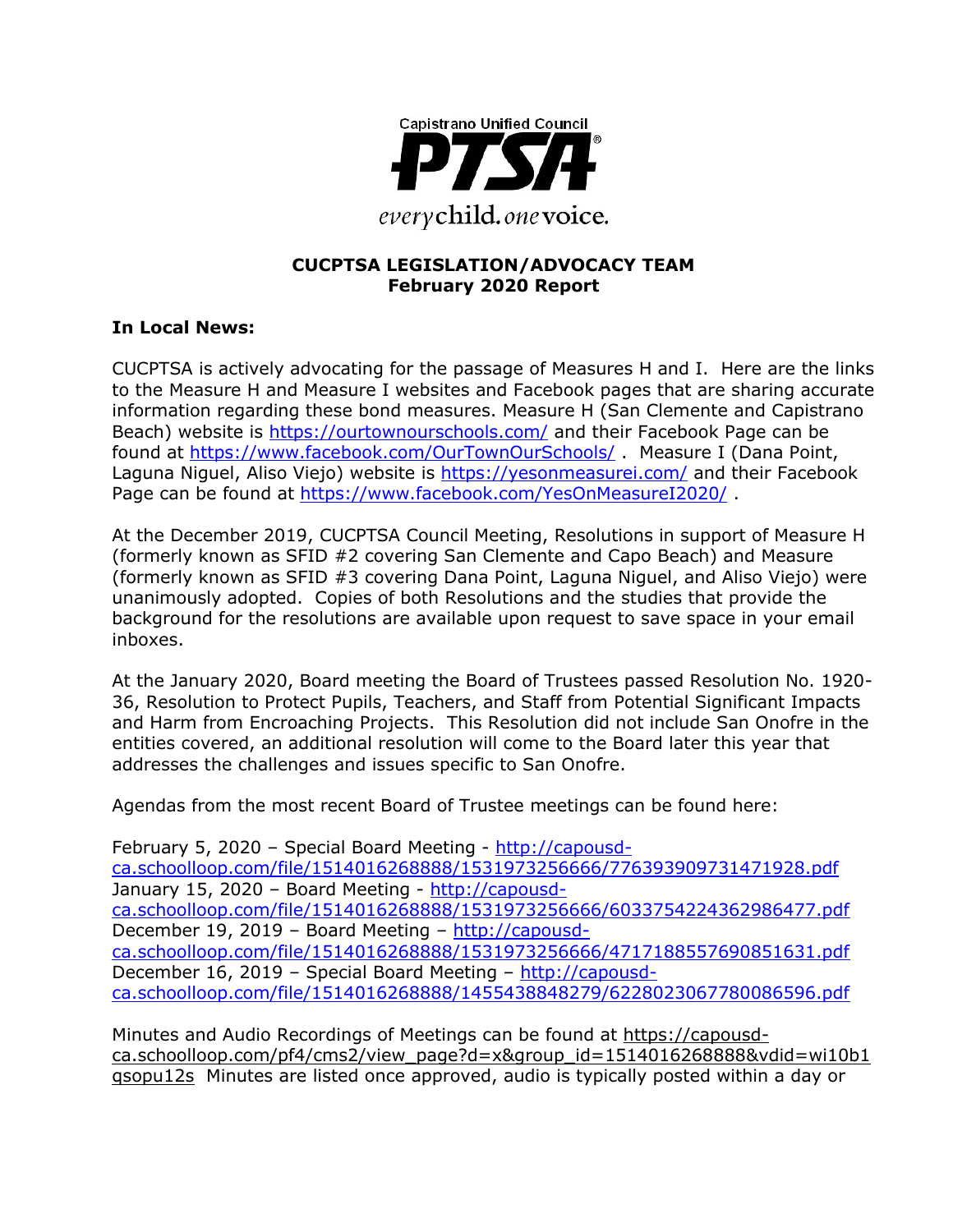two of the meeting. Also, on this page are links to 2018-2019 minutes/agendas/audio and previous years.

# **From Fourth District PTA:**

**Sacramento Safari February 24 & 25, 2020** – Registration closes on February 7th – so if you wish to join us there is still a little time (if you are reading this before the meeting!). We have 14 representatives from Capistrano Unified attending this great event. We look forward to sharing with you what we learn at our March 2020 meeting.

## **Talking Points for Legislative Chairs, January 2020**

Details are in the January issue of the *Advocacy Communicator.*

- Orange County will have a new way of voting, starting with the March 3 Primary Election. There will be no precinct polling places. Every voter will get a ballot in the mail. The ballot can be mailed back to the Registrar's office with no postage, deposited in one of 110 Ballot Drop Boxes, or taken to one of 188 Orange County Vote Centers. You will also be able to cast your vote at any one of the Voter Centers for 11 days up to and including Election Day.
- The 2020 United States Census will begin on April 1. You will be able to respond by phone, by mail or online. There are laws that protect your privacy. It is very important that everyone participate in the Census because the data is used to distribute federal funding to schools and other agencies. It is also used to determine the number of seats that the state will have in the U.S. House of Representatives and to redraw congressional and state legislative district lines.
- The Fourth District PTA Advocacy Forum on January 24 will have a panel of superintendents from three Orange County school districts and Orange County Superintendent Al Mijares. It's always very interesting to hear from our local superintendents. This is free and open to all PTA members.
- Last year, the Orange County Department of Education submitted two competing budgets to the State Department of Education, one signed by the county superintendent but not approved by the county Board of Education and the other submitted by three county school board members but not signed by the county superintendent. A Budget Review Committee set up by the state Department of Education recommended that the budget presented by the superintendent be approved. State Superintendent Tony Thurmond accepted the recommendation and approved the budget submitted by Superintendent Mijares.
- There are five seats on the Orange County Board of Education and three of those seats are up for election in the March Primary. The candidates are listed in the *Communicator*.
- The next California State PTA advocacy conference call is on Wednesday, February 5. Directions are in the *Communicator*.
- The registration deadline for Sacramento Safari is on January 27. We need to act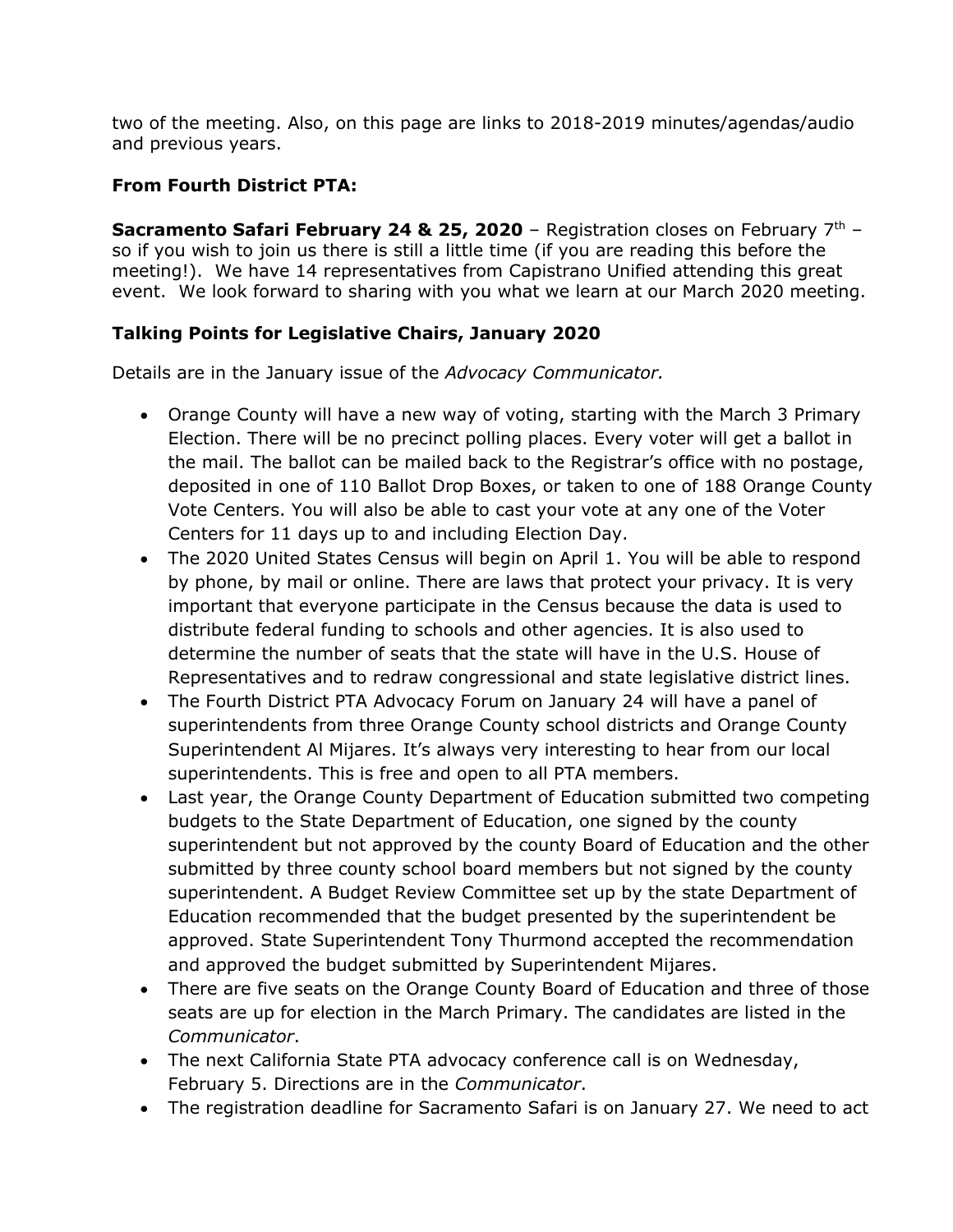now!

Back issues of the Communicator can be found at: <http://www.fourthdistrictpta.org/advocacy-communicator/>

## **CA PTA Monthly Advocacy Calls:**

Join California State PTA Director of Legislation, Shereen Walter, and members of the Legislation Team for monthly calls discussing current info on what is happening in the area of advocacy at the local, state and federal level. Get a chance to hear from other local leaders around the state on how they are advocating in their school and community.

A conference call line has been reserved for every first Wednesday of the following months from  $7 - 8$  p.m.

- February 5, 2020
- March 4, 2020
- April 1, 2020
- May 6, 2020

### **Dial-In Number:** (605) 313-4821 **Participant Access Code:** 604265#

To mute or unmute during the session, press \*6.

If you encounter any phone issues like dropped calls or long periods of silence, please hang up and dial (805) 360-1075. This reroutes you to a different port in their system so you can enter our dial-in number directly.

## **In State News:**

**California governor proposes nearly \$1 billion to tackle teacher preparation shortages – Next year's budget to include investments in special ed, community schools** by John Fensterwald – Anticipating nearly \$4 billion more in revenue for K-12 schools and community colleges in the next state budget, Gov. Gavin Newsom on Friday proposed to continue massive investments for teacher recruitment and training and for transforming special education. Read the complete article at: [https://edsource.org/2020/california-governor-proposes-nearly-1-billion-to-end](https://edsource.org/2020/california-governor-proposes-nearly-1-billion-to-end-teacher-shortage/)[teacher-shortage/](https://edsource.org/2020/california-governor-proposes-nearly-1-billion-to-end-teacher-shortage/)

**Statement from California State PTA President on Governor's Proposed 2020- 2021 Budget SACRAMENTO** – "In this budget, the Governor continues to demonstrate his commitment to children and families through his priorities in education, efforts to reduce child poverty, and health and welfare funding.

His initial proposal dedicates \$84 billion for K-14 public school students. We commend the Governor for his commitment to expanding special education funding by \$576 million, and to reducing pension costs using one time-funds. PTA applauds the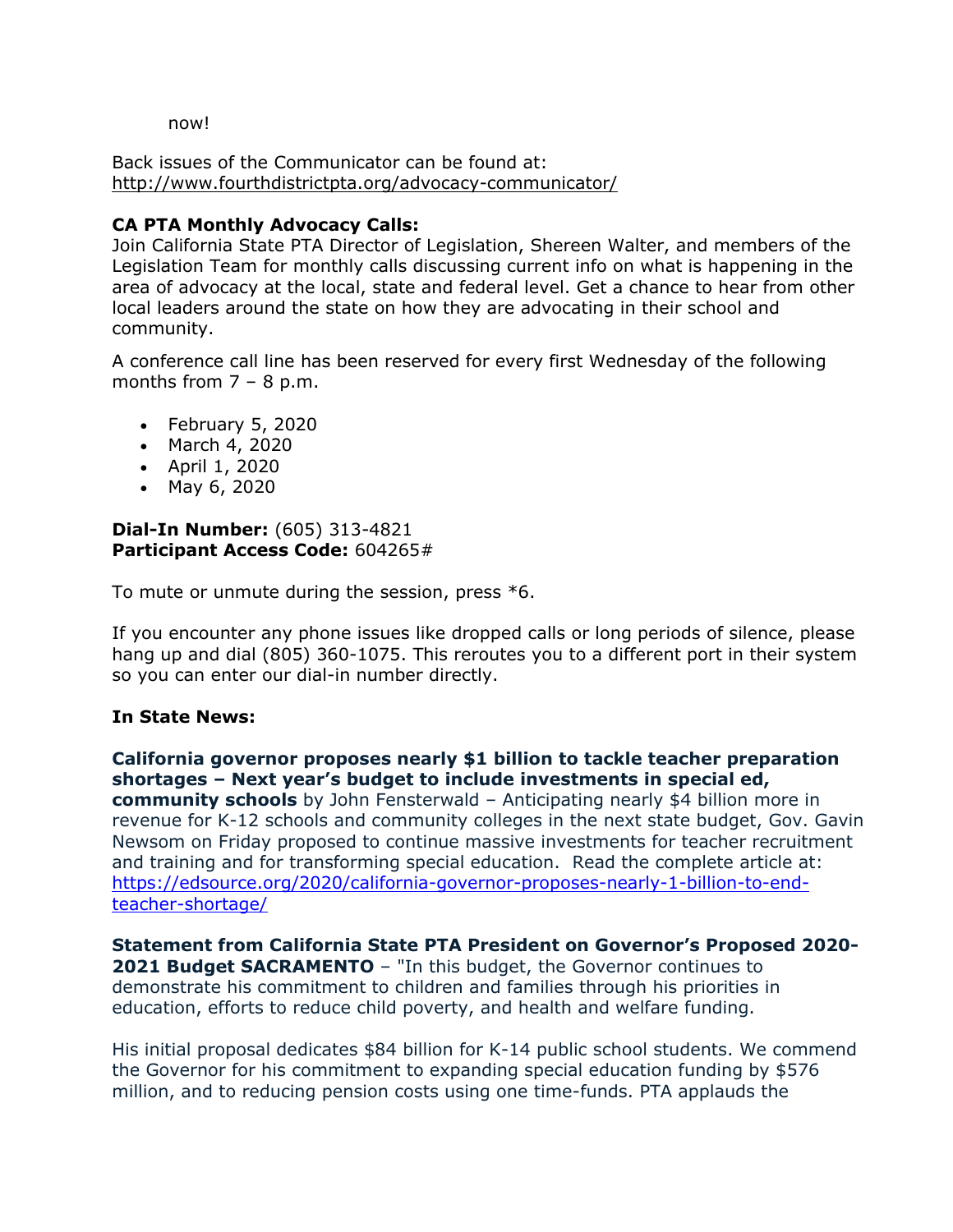Governor's focus on the youngest Californians, including proposed steps toward expansion of paid family leave, preschool for all income-eligible 4-year-olds, and programs assisting families in poverty. The Governor is also strategically looking ahead by dedicating funding to create a long-term longitudinal education data system. In order to continue this progress, we urge the Governor and Legislature to support funding initiatives that will bring us closer to the national average in per-pupil funding for public education."

### **Celia Jaffe - President, California State PTA**

**Follow the money: Are changes coming for California's school funding law?** By Ricardo Cano – published January 8, 2020 – Galvanized by a state audit that criticized California's lax oversight of school spending, legislators are ringing in the new decade with proposals that would require the state to follow the money that districts get to educate disadvantaged kids. Read the complete article at:

[https://calmatters.org/education/2020/01/follow-the-money-are-changes-coming-for](https://calmatters.org/education/2020/01/follow-the-money-are-changes-coming-for-california-school-funding-law/amp/)[california-school-funding-law/amp/](https://calmatters.org/education/2020/01/follow-the-money-are-changes-coming-for-california-school-funding-law/amp/)

**New efforts to make school spending in California more transparent – LCAPs will be easier to read; two bills would require stricter reporting** by John Fensterwald – Though barely a week old, 2020 is shaping up to be the year that policy makers and legislators force school districts to be more accountable for how they spend money they receive from the state's funding formula. It could produce the first significant tightening of rules under the Local Control Funding Formula since former Gov. Jerry Brown persuaded the Legislature to pass the landmark legislation in 2013. Read the complete article at: [https://edsource.org/2020/new-efforts-to-make-school](https://edsource.org/2020/new-efforts-to-make-school-spending-in-california-more-transparent/)[spending-in-california-more-transparent/](https://edsource.org/2020/new-efforts-to-make-school-spending-in-california-more-transparent/)

**Gov. Newsom, Lgislative Analyst disagree on priority of K-12 spending next year – LAO recommends more pension relief for districts facing escalating costs** – by John Fensterwald – A historically low proportion of school districts in California currently are in fiscal distress. But with most districts facing declining enrollments and escalating costs, the Legislative Analyst's Office is suggesting that the Legislature give districts more financial relief in next year's state budget. Read the complete article at [https://edsource.org/2020/gov-newsom-legislative-analyst](https://edsource.org/2020/gov-newsom-legislative-analyst-disagree-on-priority-for-k-12-spending-next-year/)[disagree-on-priority-for-k-12-spending-next-year/](https://edsource.org/2020/gov-newsom-legislative-analyst-disagree-on-priority-for-k-12-spending-next-year/) The proposal from the LAO might positively benefit CUSD, whereas the proposed state budget does not.

#### **Help Us Secure the funding we need to support our children – from the California PTA:**

In 2020, two important school funding measures are facing California voters. We urge you to vote for both of them, because the billions of dollars they will raise will not only improve the safety and infrastructure of school facilities, but will also allow districts to fund a full curriculum, which includes science and arts education.

## **The Public Preschool, K-12, and College Health and Safety Bond Act of 2020**

(also known as Proposition 13-2020) will raise \$9 billion for the K-12 system and \$2 billion for each of the three higher education segments (UC, CSU, and Community Colleges) to construct and modernize school facilities. It will appear on the March 3,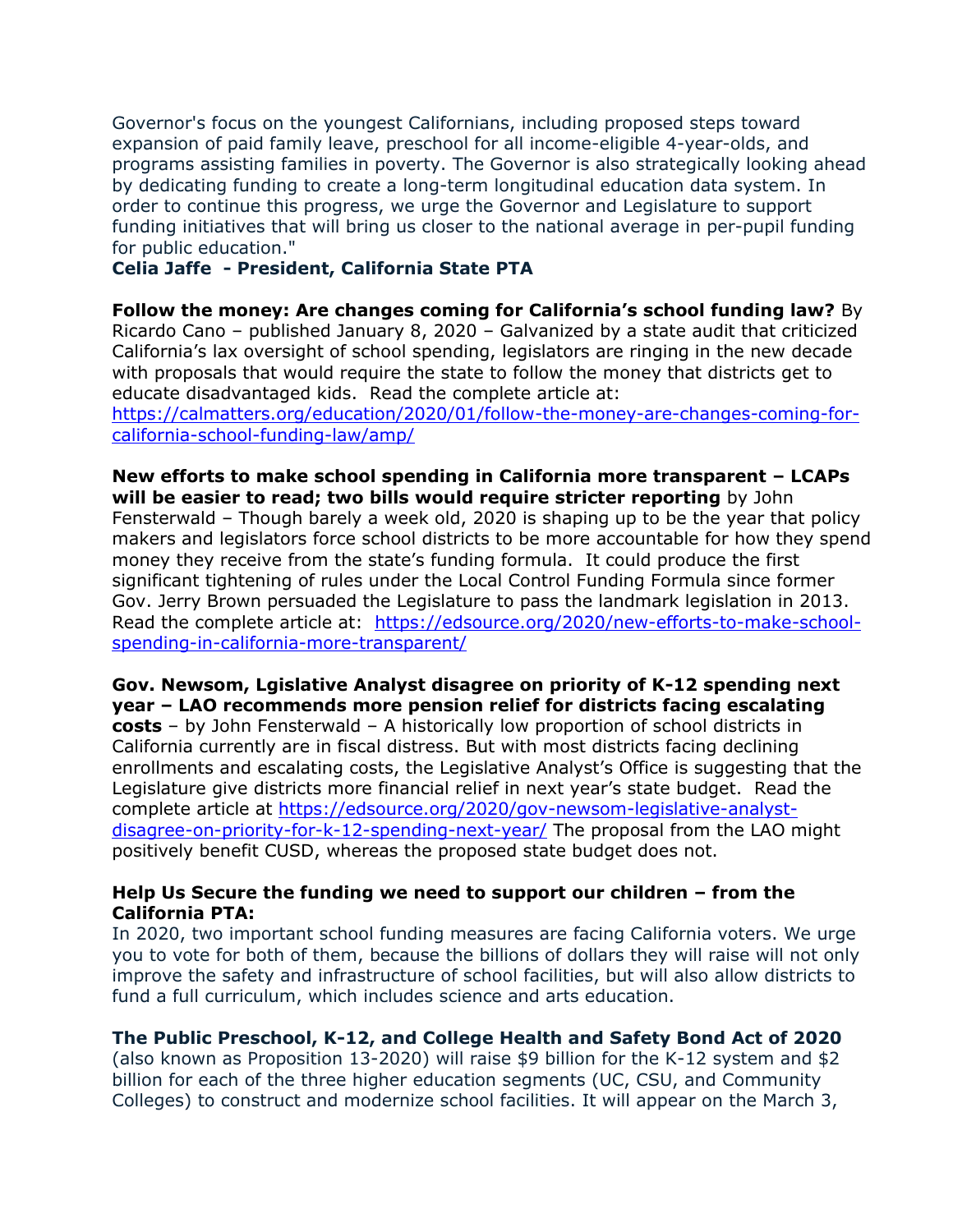2020 ballot. Click [https://capta.org/focus-areas/advocacy/state-ballot-measures/prop-](https://capta.org/focus-areas/advocacy/state-ballot-measures/prop-13-2020/)[13-2020/](https://capta.org/focus-areas/advocacy/state-ballot-measures/prop-13-2020/) to read more about it on the CAPTA website  $\bullet$  you'll find a summary of the measure and links to useful documents, including the full text of the measure and the California State PTA Study Committee Report.

**The California Schools and Local Communities Funding Act of 2020** (also known as the "split roll" initiative), will raise approximately \$12 billion in annual funds for public education, local governments and community services by reassessing and taxing certain commercial properties at current market value. The initiative will appear on the November 2020 statewide ballot if it gets enough signatures to qualify by April 14. Click <https://capta.org/focus-areas/advocacy/state-ballot-measures/split-roll-initiative/> to read more about the initiative on CAPTA's website, including how to sign the petition and how to volunteer to collect signatures.

**The new Proposition 13: a \$15 billion bond for school facilities** by Ricardo Cano – What it would do: This Proposition 13 would authorize a \$15 billion bond for school modernizations and construction projects. Here's how it would break down: \$9 billion for K-12 schools and \$2 billion each for community colleges and the state's two public university systems, the California State University and University of California. Read the complete article at: [https://calmatters.org/projects/california-2020-primary](https://calmatters.org/projects/california-2020-primary-proposition-13-school-facilities-election-voter-guide/)[proposition-13-school-facilities-election-voter-guide/](https://calmatters.org/projects/california-2020-primary-proposition-13-school-facilities-election-voter-guide/)

**What California voters need to know about proposed \$15 billion school district construction bond: a quick guide** – by John Fensterwald – The March 3 California ballot includes a \$15 billion state bond issue to help schools, community colleges and universities with construction costs for their facilities. Last fall, the Legislature and Gov. Gavin Newsom placed the measure on the ballot by approving Assembly Bill 48. It will appear on the ballot as Proposition 13. Read the complete article at: [https://edsource.org/2020/what-voters-need-to-know-about-the-proposed-15-billion](https://edsource.org/2020/what-voters-need-to-know-about-the-proposed-15-billion-school-construction-bond-a-quick-guide/)[school-construction-bond-a-quick-guide/](https://edsource.org/2020/what-voters-need-to-know-about-the-proposed-15-billion-school-construction-bond-a-quick-guide/)

**Amid shortages, schools settle for underprepared special education teachers** – by Diana Lambert – Due to statewide teacher shortages, many of California's approximately 800,000 special education students are being taught by teachers who haven't completed teacher preparation programs or have received only partial training. There were more special education teachers with substandard credentials than in any other subject area in 2017-18, the most recent year for which data is available. About 60 percent of the first-year special education teachers were working without a full special education teaching credential, according to the California Commission on Teacher Credentialing. Read the complete article at: [https://edsource.org/2020/amid](https://edsource.org/2020/amid-shortages-schools-settle-for-underprepared-special-education-teachers/)[shortages-schools-settle-for-underprepared-special-education-teachers/](https://edsource.org/2020/amid-shortages-schools-settle-for-underprepared-special-education-teachers/)

**Why the Census is Important to PTA –** By CAPTA - 2020 is an important year for the state and the country � it's the once-per-decade time that every person in America is counted in the U.S. Census. Census-taking starts in **March 2020**. Why is this important to you as a PTA member or leader? In a nutshell, responding to the census helps your community get its fair share of funding for the next 10 years. Census data guides how more than \$675 billion in federal funding is distributed for the following: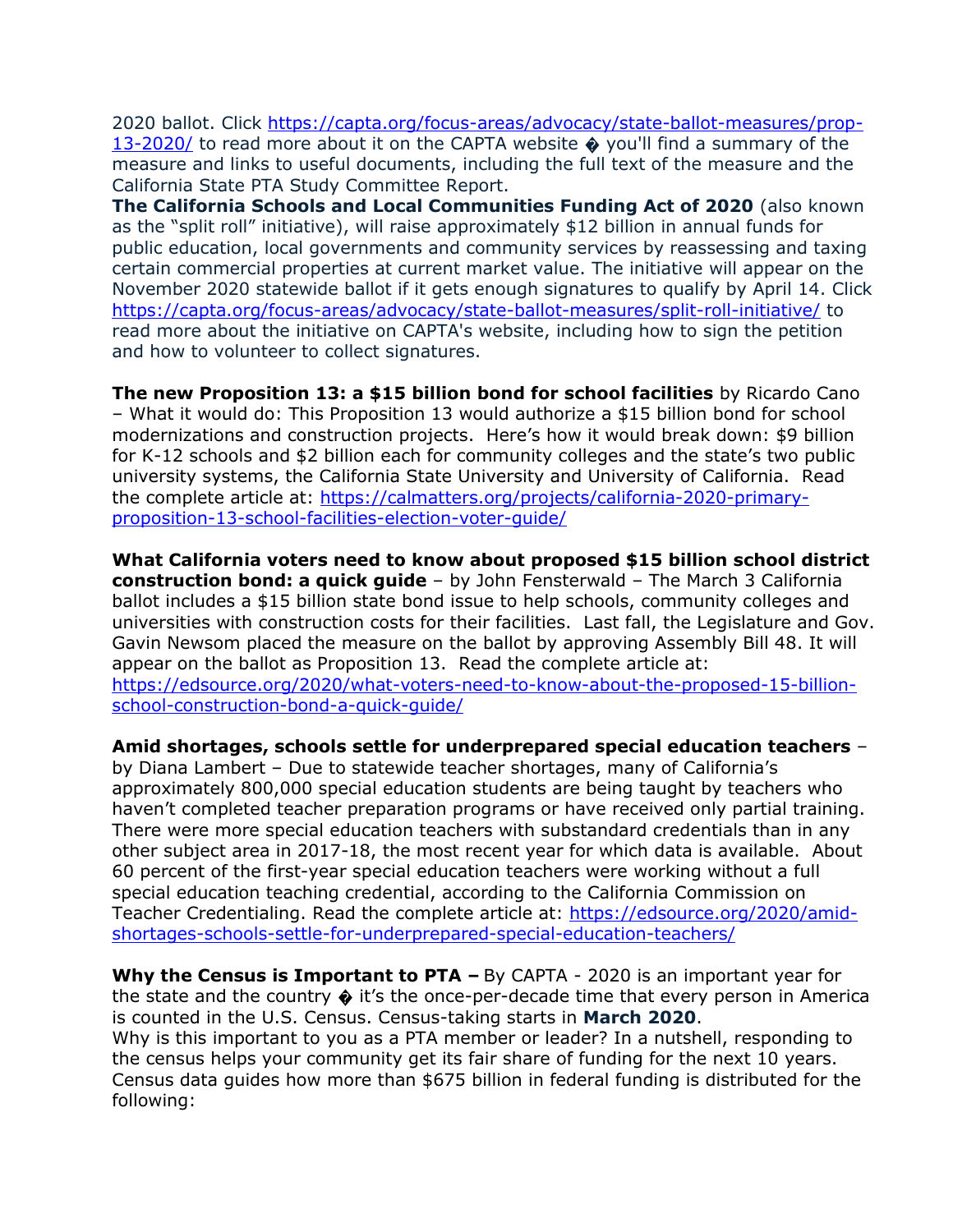- Schools
- Health care facilities
- Roads and transportation
- Recreation centers
- Social services
- And much more!



In terms of education and schools, the census count impacts the next 10 years' worth of funds that your community's schools will receive for special education, classroom technology, teacher training, after-school programs, school lunch assistance, and so on. If your child is in second grade now, the census count will have an impact on her education until she graduates from high school!

To help children understand the importance of the census, the U.S. Census Bureau has created a program called **Statistics in Schools**. The program features activities and lessons for grades K-12 which bring school subjects to life using real-world Census Bureau statistics.

We encourage you to promote Statistics in Schools at your school in order to teach students about the census and why it's crucial that every person is counted. To learn more about the program visit<https://www.census.gov/programs-surveys/sis.html>.

You have the power to shape the future for the children of California by helping to ensure that everyone in your community is counted in the 2020 Census.

**Census 2020** – In April 2020, the next US Census taking happens. It is important for an accurate count to occur. The results of the Census impact school funding from the federal level, apportionment of seats within the state and federal elected houses, and helps decide where new infrastructure is built. Here is a helpful site for all things Census: <https://occensus.org/>

**Census Bureau launches Statistics In Schools program ahead of 2020 Census**  by Shawna De La Rosa – While part of the program's purpose is to encourage students to urge their families to participate in the 2020 Census, the statistics gleaned from the work unlock valuable – and interesting – data that can encourage deeper math exploration. Many math and science professionals believe schools need to teach more statistic and data analysis, with some saying statistics is more important than calculus. Read the entire article at: [https://www.educationdive.com/news/census-bureau](https://www.educationdive.com/news/census-bureau-launches-statistics-in-schools-program-ahead-of-2020-census/)[launches-statistics-in-schools-program-ahead-of-2020-census/](https://www.educationdive.com/news/census-bureau-launches-statistics-in-schools-program-ahead-of-2020-census/)

## **At the National Level:**

## **From the National PTA:**

## **Advocacy letters for National PTA:**

Please visit the Take Action site<https://www.pta.org/home/advocacy/take-action> to send a letter to your Congress members on the issues of the day/week/month. Here you can keep up-to-date on the latest issues the National PTA is supporting or opposing.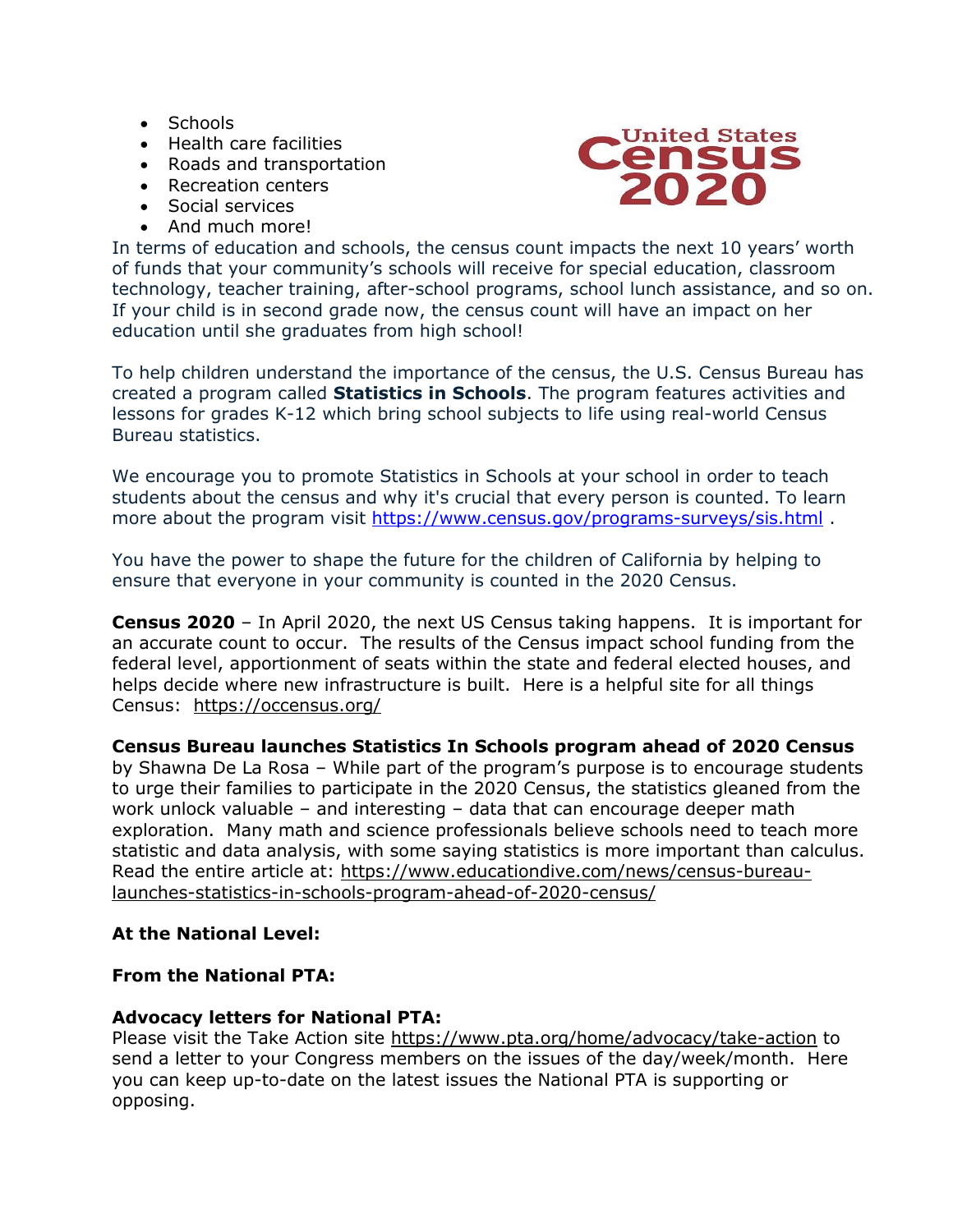The 116<sup>th</sup> Congress is considering the following legislation items. The National PTA is supporting (green checkmarks) or opposing (red x) the following items:

## **Child Health and Safety**

H.R. 5: Equality Act | 116th Congress (2019-2020)

H.R. 662: REACH Act | 116th Congress (2019-2020)

H.R. 852: Get the Lead Out of Schools Act | 116th Congress (2019-2020)

H.R. 2311: Anti-Lunch Shaming Act of 2019| 116th Congress (2019-2020)

H.R. 2599: Suicide and Threat Assessment Nationally Dedicated to Universal Prevention Act of 2019| 116th Congress (2019-2020) Ø

္တ

 $\frac{8}{9}$ Ø

Ø

◙

H.R. 3451: To protect children affected by immigration enforcement actions 116th Congress (2019-2020)

H.R. 3452: To amend part E of title IV of the Social Security Act to ensure that immigration status alone does not disqualify a parent, legal guardian, or relative from being a placement for a foster child, to authorize discretion to a State, county, or other political subdivision of a State to delay filing for termination of parental rights in foster care cases in which an otherwise fit and willing parent or legal guardian has been deported or is involved in (including detention pursuant to) an immigration 116th Ø Congress (2019-2020)

H.R. 4019: To protect and educate children about the dangers of e-cigarettes and other electronic nicotine delivery systems, and for other purposes 116th Congress (2019-2020)

H.R. 4381: To effectively staff the public elementary schools and secondary schools of the United States with school-based mental health services providers| 116th Congress (2019-2020)

H.R. 5463: To amend the Richard B. Russell National School Lunch Act to require a study of the time and duration of school lunch periods, and for other purposes | 116th Congress (2019-2020)

S. 788: A bill to prohibit discrimination on the basis of sex, gender identity, and sexual orientation, and for other purposes | 116th Congress (2019-2020) Ø

S. 1119: A bill to amend the Richard B. Russell National School Lunch Act to prohibit the stigmatization of children who are unable to pay for meals| 116th Congress (2019- Ø 2020)

S.1832: A bill to protect and educate children about the dangers of e-cigarettes and other electronic nicotine delivery systems and for other purposes 116th Congress Ø (2019-2020)

Ø S. 2097: Protecting Sensitive Locations Act 116th Congress (2019-2020) S.2492: Suicide Training and Awareness Nationally Delivered for Universal Prevention Act of 2019| 116th Congress (2019-2020) Ø

S. 2499: A bill to effectively staff the public elementary schools and secondary schools of the United States with school-based mental health services providers| 116th Ø Congress (2019-2020)

S. 2548: A bill to amend the Elementary and Secondary Education Act of 1965 to address and take action to prevent bullying and harassment of students| 116th Congress (2019-2020)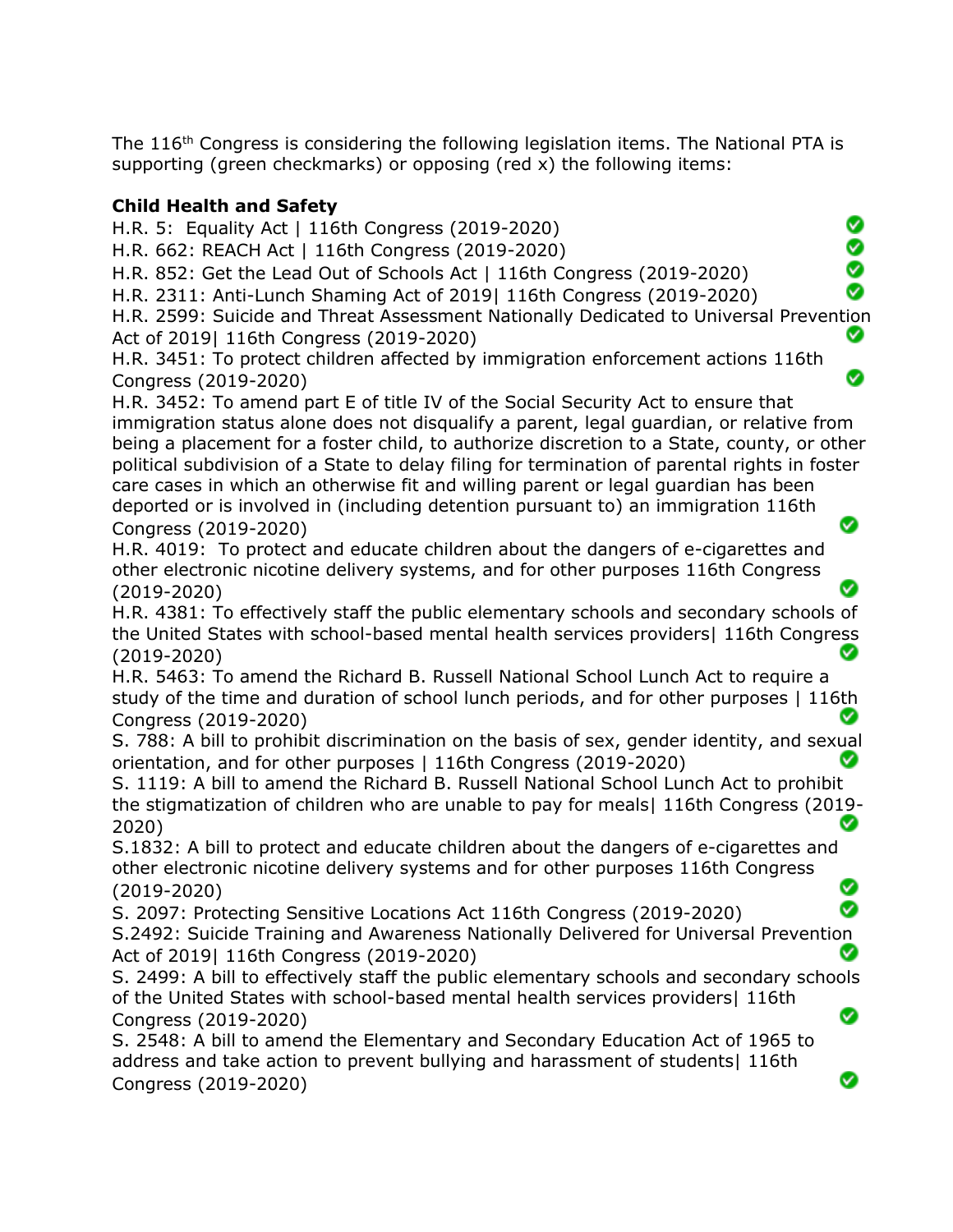S. 2600: A bill to promote minimum State requirements for the prevention and treatment of concussions caused by participation in school sports and for other purposes| 116th Congress (2019-2020)

# **Education Technology and Student Data Privacy**

H.R. 1693: To require the Federal Communications Commission to make the provision of Wi-Fi access on school buses eligible for E-rate support|116th Congress 2019-2020 S. 558: CAMRA Act| 116th Congress (2019-2020) Ø

Ø

❸

Ø Ø

Ø 8<br>8

Ø

◙

Ø

S.738: A bill to require the Federal Communications Commission to make the provision of W-Fi access on school buses eligible for E-rate support |116th Congress (2019-2020 S.1167: A bill to require the Assistant Secretary of Commerce for Communications and Information to establish a State Digital Equity Capacity Grant Program, and for other Ø purposes | 116th Congress (2019-2020)

## **Elementary and Secondary Education**

H.R. 69: Ending Common Core and Expanding School Choice Act| 116th Congress (2019-2020)

H.R. 865: To provide for the long-term improvement of public school facilities, and for other purposes. | 116th Congress (2019-2020)

H.R. 3322: Renew America's Schools Act of 2019 | 116th Congress (2019-2020) H.R. 4220: Chronic Absenteeism Reduction in Every School (CARES) Act| 116th Congress (2019-2020)

S. 5: Educational Opportunities Act. | 116th Congress (2019-2020)

S. 213: A bill to amend the SOAR Act. | 116th Congress (2019-2020)

S. 235: Teachers Are Leaders Act | 116th Congress (2019-2020)

S. 266: A bill to provide for the long-term improvement of public school

facilities, and for other purposes. | 116th Congress (2019-2020)

S. 579: A bill to provide grants to eligible local educational agencies to help public schools reduce class size in the early elementary grades, and for other purposes. | 116th Congress (2019-2020)

S. 1299: A bill to amend the Elementary and Secondary Education Act of 1965 to provide grants to local educational agencies to encourage girls and underrepresented minorities to pursue studies and careers in STEM fields 116th Congress (2019-2020) Ø S. 2784: Family Friendly Schools Act. | 116th Congress (2019-2020)

# **Federal Investments in Education**

H.R. 2021: To amend the Balanced Budget and Emergency Deficit Control Act of 1985 and to establish a congressional budget for fiscal year 2020. | 116th Congress (2019- ◙ 2020)

H.R. 2315: To require full funding of part A of title 1 of the Elementary and Secondary Education Act of 1965 and the Individuals with Disabilities Act. | 116th Congress (2019- Ø 2020) Ø

H.R. 3647: Impact Aid Infrastructure Act 116th Congress (2019-2020) S.1172: A bill to require full funding of part A of title 1 of the Elementary and Secondary Education Act of 1965 and the Individuals with Disabilities Act | 116th Congress (2019-2020)